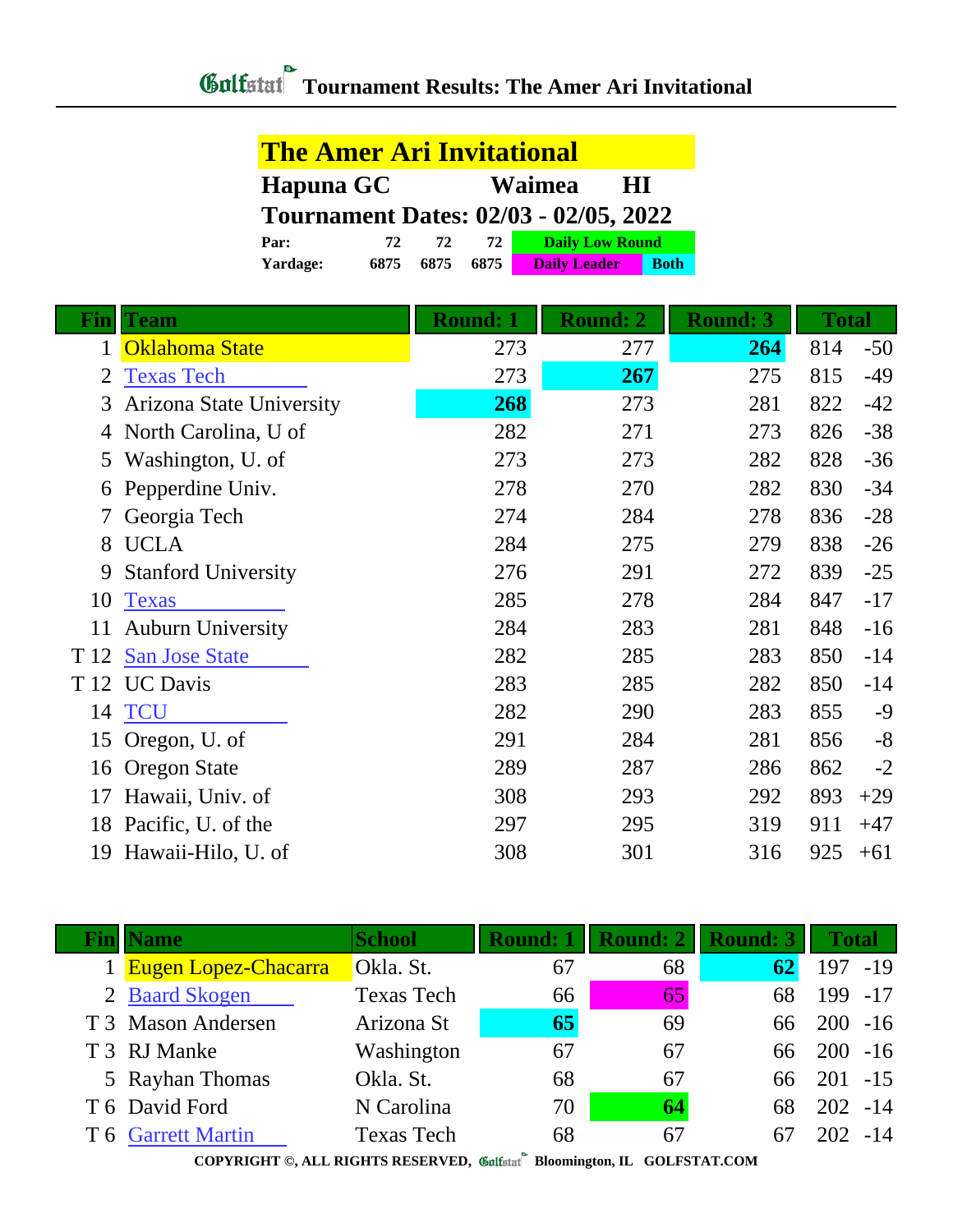## **Tournament Results: The Amer Ari Invitational**

|      | <b>Fin</b>   Name         | <b>School</b>     | <b>Round: 1</b> | <b>Round: 2</b> | <b>Round: 3</b> | <b>Total</b> |       |
|------|---------------------------|-------------------|-----------------|-----------------|-----------------|--------------|-------|
|      | T 8 Preston Summerhays    | Arizona St        | 66              | 67              | 71              | $204 - 12$   |       |
|      | T 8 Ross Steelman         | GA Tech           | 69              | 69              | 66              | 204          | $-12$ |
| T 10 | <b>Austin Coggin</b>      | Auburn            | 67              | 67              | 71              | 205          | $-11$ |
| T 10 | <b>Cameron Sisk</b>       | Arizona St        | 68              | 69              | 68              | 205          | $-11$ |
| T 10 | <b>Thomas Hutchison</b>   | <b>UC</b> Davis   | 66              | 72              | 67              | 205          | $-11$ |
| T 13 | <b>Brian Stark</b>        | Okla. St.         | 68              | 70              | 68              | 206          | $-10$ |
| T 13 | <b>Joey Vrzich</b>        | Pepperdine        | 69              | 68              | 69              | 206          | $-10$ |
| T 15 | <b>Calum Scott</b>        | <b>Texas Tech</b> | 70              | 68              | 69              | 207          | $-9$  |
|      | T 15 Cole Hammer          | Texas             | 70              | 68              | 69              | 207          | $-9$  |
| T 15 | <b>Kristopher Stiles</b>  | <b>SJSU</b>       | 67              | 73              | 67              | 207          | $-9$  |
|      | T 15 Ludvig Aberg         | <b>Texas Tech</b> | 69              | 67              | 71              | 207          | $-9$  |
| T 15 | Michael Thoribornsen      | Stanford          | 71              | 72              | 64              | 207          | $-9$  |
| T 20 | <b>Filippo Celli</b>      | <b>TCU</b>        | 67              | 70              | 71              | 208          | $-8$  |
| T 20 | James Leow                | Arizona St        | 65              | 71              | 72              | 208          | $-8$  |
|      | T 20 Pablo Ereno          | <b>UCLA</b>       | 70              | 66              | 72              | 208          | $-8$  |
|      | T 23 Alv Mueller-Baumgart | <b>UCLA</b>       | 72              | 69              | 68              | 209          | $-7$  |
|      | T 23 C.J. Easley          | Auburn            | 69              | 72              | 68              | 209          | $-7$  |
| T 23 | Chuan-Tai Lin             | Washington        | 70              | 69              | 70              | 209          | $-7$  |
| T 23 | <b>Hazen Newman</b>       | Okla. St.         | 69              | 71              | 69              | 209          | $-7$  |
|      | T 23 Lucas Carper         | <b>UC</b> Davis   | 70              | 70              | 69              | 209          | $-7$  |
| T 23 | <b>Taehoon Song</b>       | Washington        | 72              | 72              | 65              | 209          | $-7$  |
| T 23 | <b>Travis Vick</b>        | Texas             | 73              | 69              | 67              | 209          | $-7$  |
|      | T 30 Benjamin Reuter      | GA Tech           | 68              | 71              | 71              | 210          | $-6$  |
|      | T 30 Bo Peng              | Washington        | 67              | 72              | 71              | 210          | -6    |
|      | T 30 Ryan Burnett         | N Carolina        | 71              | 67              | 72              | 210          | -6    |
|      | T 30 William Mouw         | Pepperdine        | 70              | 65              | 75              | 210          | $-6$  |
|      | T 34 Barclay Brown        | Stanford          | 70              | 75              | 66              | 211          | $-5$  |
|      | T 34 Carl Corpus          | <b>SJSU</b>       | 71              | 66              | 74              | 211          | $-5$  |
|      | T 34 Devon Bling          | <b>UCLA</b>       | 74              | 69              | 68              | 211          | $-5$  |
|      | T 34 Dylan Menante        | Pepperdine        | 68              | 66              | 77              | 211          | $-5$  |
|      | T 34 Evan Vo              | Auburn            | 71              | 71              | 69              | 211          | $-5$  |
|      | T 34 Jake Beber-Frankel   | Stanford          | 68              | 76              | 67              | 211          | $-5$  |
|      | T 34 Nate Stember         | Oregon            | 68              | 72              | 71              | 211          | $-5$  |
|      | T 34 Ryan Gerard          | N Carolina        | 71              | 74              | 66              | 211          | $-5$  |
|      | T 42 Christo Lamprecht    | GA Tech           | 67              | 72              | 73              | 212          | $-4$  |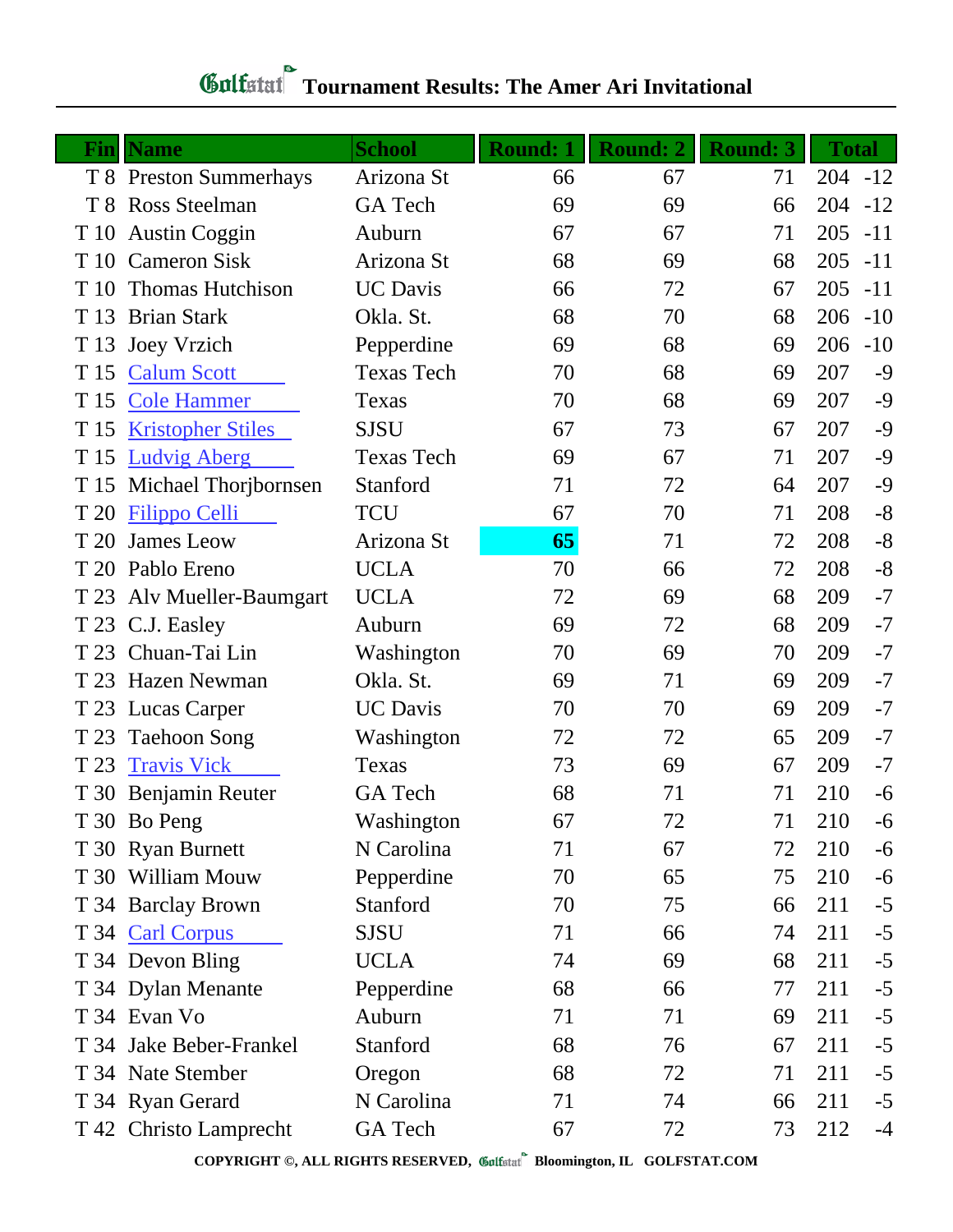## **Tournament Results: The Amer Ari Invitational**

| Finll | <b>Name</b>               | <b>School</b>     | <b>Round: 1</b> | <b>Round: 2</b> | <b>Round: 3</b> | <b>Total</b> |      |
|-------|---------------------------|-------------------|-----------------|-----------------|-----------------|--------------|------|
|       | T 42 Derek Hitchner       | Pepperdine        | 71              | 73              | 68              | 212          | $-4$ |
| T 42  | <b>Mason Nome</b>         | Texas             | 70              | 68              | 74              | 212          | $-4$ |
| T 45  | <b>Andy Lopez</b>         | <b>Texas Tech</b> | 70              | 69              | 74              | 213          | $-3$ |
| T 45  | <b>Austin Greaser</b>     | N Carolina        | 77              | 69              | 67              | 213          | $-3$ |
|       | T 45 Brandon Eyre         | Oregon St.        | 72              | 71              | 70              | 213          | $-3$ |
|       | T 45 Brendan Valdes       | Auburn            | 68              | 72              | 73              | 213          | $-3$ |
|       | T 45 Connor Howe          | <b>GA</b> Tech    | 70              | 74              | 69              | 213          | $-3$ |
|       | T 45 Eddy Lai             | <b>UCLA</b>       | 70              | 72              | 71              | 213          | $-3$ |
| T 45  | <b>Justin Gums</b>        | TCU               | 71              | 70              | 72              | 213          | $-3$ |
|       | T 45 Noah Woolsey         | Washington        | 69              | 68              | 76              | 213          | $-3$ |
|       | T 45 Tiger Christensen    | Okla. St.         | 70              | 72              | 71              | 213          | $-3$ |
| T 45  | <b>Will Thomson</b>       | Texas             | 70              | 71              | 72              | 213          | $-3$ |
| T 55  | <b>Bartley Forrester</b>  | GA Tech           | 70              | 72              | 72              | 214          | $-2$ |
|       | T 55 Peter Fountain       | N Carolina        | 70              | 71              | 73              | 214          | $-2$ |
|       | T 55 Petr Hruby           | Washington        | 70              | 69              | 75              | 214          | $-2$ |
|       | T 58 Eric Doyle           | Oregon            | 69              | 71              | 75              | 215          | $-1$ |
|       | T 58 Greyson Leach        | Oregon            | 74              | 71              | 70              | 215          | $-1$ |
|       | T 58 Gustav Frimodt       | <b>TCU</b>        | 69              | 75              | 71              | 215          | $-1$ |
| T 58  | Joe Highsmith             | Pepperdine        | 74              | 71              | 70              | 215          | $-1$ |
|       | T 58 Jonas Baumgartner    | Okla. St.         | 72              | 75              | 68              | 215          | $-1$ |
|       | T 58 Kanapo Visuttipinate | Hawaii            | 74              | 67              | 74              | 215          | $-1$ |
|       | T 58 Owen Avrit           | Oregon            | 75              | 70              | 70              | 215          | $-1$ |
|       | T 65 Craig Ronne          | Oregon            | 74              | 71              | 71              | 216          | E    |
|       | T 65 Henry Shimp          | Stanford          | 68              | 72              | 76              | 216          | E    |
| T 65  | J.M. Butler               | Auburn            | 76              | 68              | 72              | 216          | E    |
|       | T 65 Jacob Westberg       | <b>UC</b> Davis   | 73              | 69              | 74              | 216          | E    |
|       | T 65 Nick Watts           | <b>SJSU</b>       | 73              | 74              | 69              | 216          | E    |
|       | T 65 Ryggs Johnston       | Arizona St        | 69              | 68              | 79              | 216          | E    |
|       | T 71 Carson Barry         | Oregon St.        | 71              | 72              | 74              | 217          | $+1$ |
| T 71  | <b>Jacob Skov Olesen</b>  | TCU               | 71              | 73              | 73              | 217          | $+1$ |
|       | T 71 Kengo Aoshima        | <b>UCLA</b>       | 72              | 71              | 74              | 217          | $+1$ |
|       | T 71 Mateo Fuenmayor      | Oregon St.        | 75              | 72              | 70              | 217          | $+1$ |
|       | T 71 Nate Menon           | Stanford          | 70              | 72              | 75              | 217          | $+1$ |
| 76    | Jackson Lake              | Oregon St.        | 74              | 72              | 72              | 218          | $+2$ |
|       | T 77 Alex Yang            | Stanford          | 76              | 70              | 73              | 219          | $+3$ |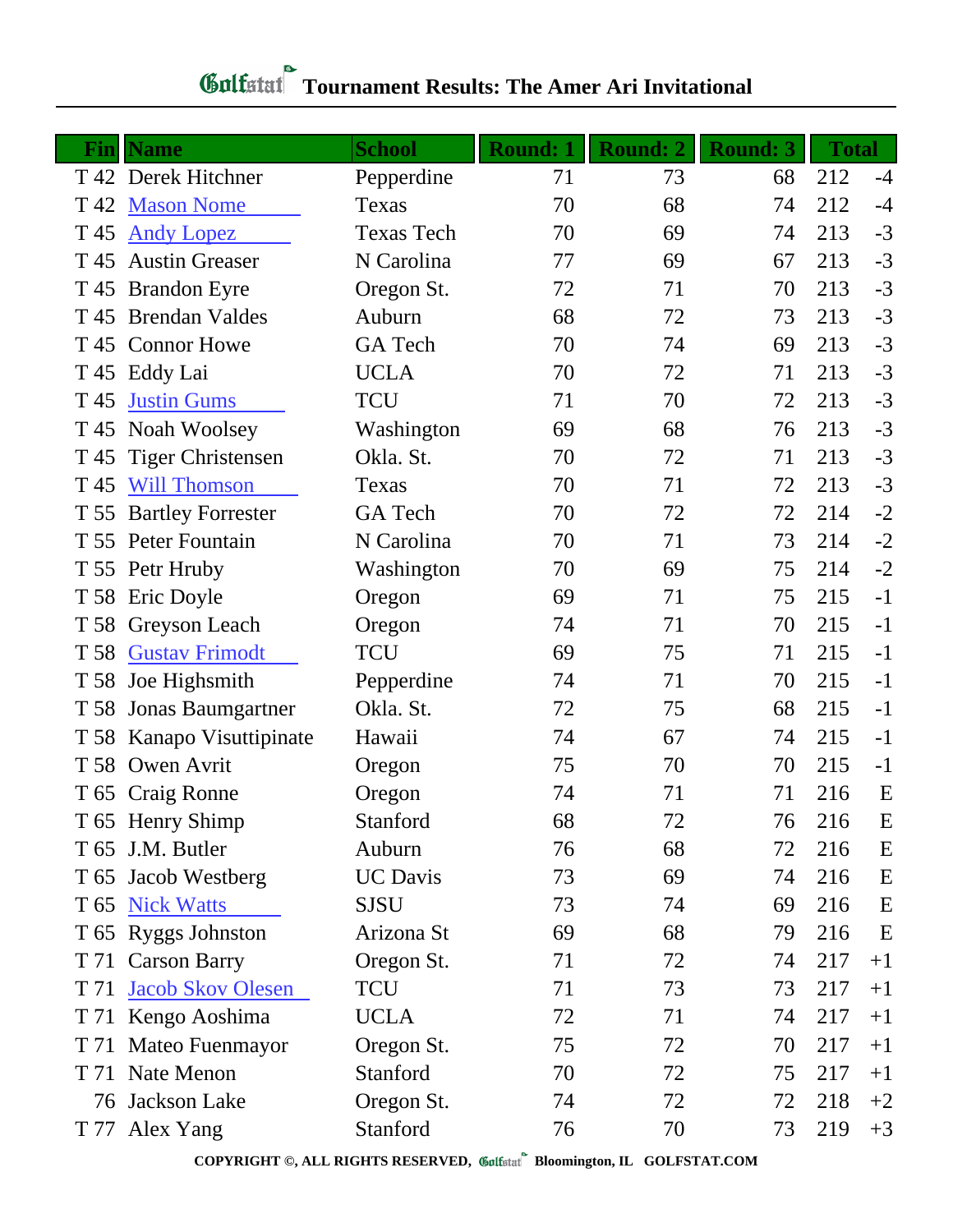## **Tournament Results: The Amer Ari Invitational**

| Fin  | <b>Name</b>                 | <b>School</b>     | <b>Round: 1</b> | <b>Round: 2</b> | <b>Round: 3</b> | <b>Total</b> |      |
|------|-----------------------------|-------------------|-----------------|-----------------|-----------------|--------------|------|
| T 77 | <b>Thomas Allkins</b>       | <b>TCU</b>        | 76              | 75              | 68              | 219          | $+3$ |
| T 77 | Tyler Ogawa                 | Hawaii            | 73              | 75              | 71              | 219          | $+3$ |
| T 80 | <b>Chris Berzina</b>        | <b>TCU</b>        | 75              | 72              | 73              | 220          | $+4$ |
| T 80 | David Puig                  | Arizona St        | 72              | 72              | 76              | 220          | $+4$ |
| T 80 | <b>Kotaro Murata</b>        | <b>SJSU</b>       | 75              | 72              | 73              | 220          | $+4$ |
| T 83 | <b>Caleb Shetler</b>        | <b>SJSU</b>       | 71              | 76              | 74              | 221          | $+5$ |
| T 83 | <b>Carl Did Meen Fosaas</b> | <b>Texas Tech</b> | 73              | 74              | 74              | 221          | $+5$ |
| T 83 | <b>Carson Enright</b>       | Oregon St.        | 75              | 73              | 73              | 221          | $+5$ |
| T 83 | Nolan Thoroughgood          | Oregon St.        | 72              | 72              | 77              | 221          | $+5$ |
| T 87 | <b>Alejandro Gonzalez</b>   | Texas             | 72              | 76              | 74              | 222          | $+6$ |
| T 87 | Alejandro Nava              | <b>UC</b> Davis   | 75              | 75              | 72              | 222          | $+6$ |
| T 87 | <b>Ben Smith</b>            | GA Tech           | 71              | 71              | 80              | 222          | $+6$ |
|      | T 87 Petr Janik             | Pacific           | 73              | 74              | 75              | 222          | $+6$ |
| T 87 | Vijay Srinivasan            | <b>SJSU</b>       | 74              | 73              | 75              | 222          | $+6$ |
|      | T 92 Dillon Stewart         | Okla. St.         | 77              | 73              | 73              | 223          | $+7$ |
|      | T 92 Drew Warford           | Washington        | 73              | 73              | 77              | 223          | $+7$ |
|      | T 94 Gregory Solhaug        | Oregon            | 77              | 77              | 70              | 224          | $+8$ |
|      | T 94 Ian Maspat             | Pepperdine        | 74              | 75              | 75              | 224          | $+8$ |
|      | T 96 Carson Bacha           | Auburn            | 81              | 72              | 72              | 225          | $+9$ |
|      | T 96 Ryan Smith             | N Carolina        | 73              | 78              | 74              | 225          | $+9$ |
|      | T 98 Mark Stephens          | <b>UC</b> Davis   | 74              | 74              | 78              | $226 + 10$   |      |
| T 98 | <b>Maverick Pavletich</b>   | Pacific           | 74              | 75              | 77              | $226 + 10$   |      |
| 100  | <b>Randall Fojtasek</b>     | Texas             | 78              | 73              | 76              | $227 + 11$   |      |
|      | T 101 Keith Ng              | Haw.-Hilo         | 73              | 74              | 81              | $228 + 12$   |      |
|      | T 101 Pierce Braun          | Hawaii            | 81              | 76              | 71              | $228 + 12$   |      |
|      | T 103 AJ Teraoka            | Hawaii            | 80              | 75              | 76              | $231 + 15$   |      |
|      | T 103 Andrew Otani          | Haw.-Hilo         | 75              | 78              | 78              | $231 + 15$   |      |
|      | T 105 Haakon Mathiesen      | Pacific           | 74              | 75              | 83              | $232 + 16$   |      |
|      | T 105 Leonardo Rigamonti    | Pacific           | 76              | 71              | 85              | $232 + 16$   |      |
|      | 107 Dustin Franko           | Haw.-Hilo         | 80              | 72              | 82              | $234 + 18$   |      |
|      | 108 Noah Lau                | Haw.-Hilo         | 81              | 78              | 76              | $235 + 19$   |      |
|      | T 109 Nicholas Gomez        | Haw.-Hilo         | 80              | 77              | 81              | $238 + 22$   |      |
|      | T 109 Riley Killip          | Pacific           | 77              | 77              | 84              | $238 + 22$   |      |
|      | 111 Isaiah Kanno            | Hawaii            | 86              | 78              | 79              | $243 + 27$   |      |
|      | T 112 Jake Sequin           | Hawaii            | 80              | 83              | 81              | $244 + 28$   |      |